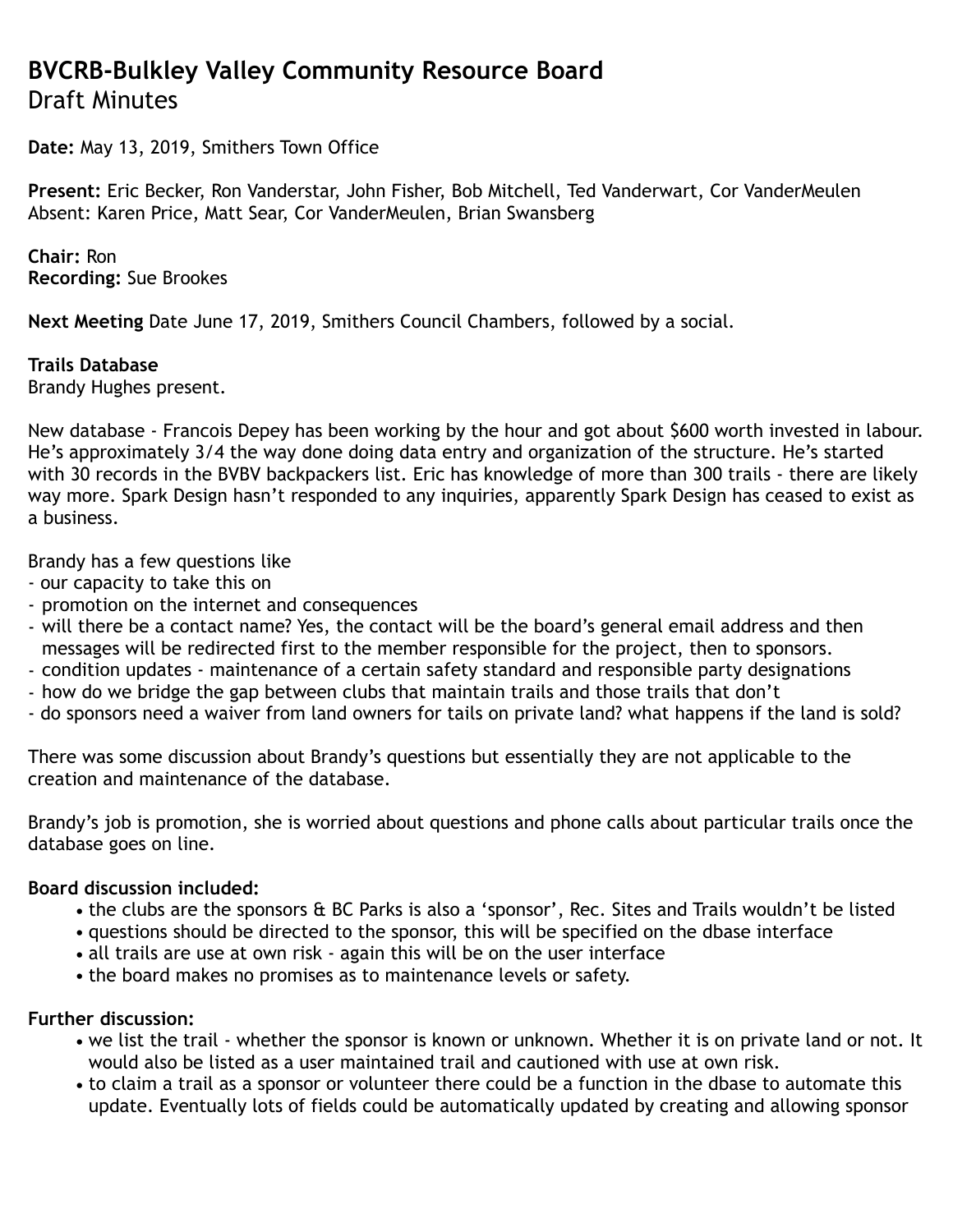passwords and access and building an interface for sponsors. This could still be moderated by our team before the changes go live.

- database update dates will be obvious on the dbase's user interface.
- questions about keeping the dbase current are legit how many inquiries we get after going live is unknown, if we are overwhelmed we can take it down and outsource it some of the management requirements.
- a web designer is hard to find. Perhaps an RFP should go out to the paper. Who built the ministry of mines interactive maps?
- Eric has been getting letters of agreement from private land owners.
- user data this will be useful for future development, initially comments are not tracked as a field in the dbase. There is an effort to create a regional recreation area in the BVLD.
- eco systems Telkwa Mtns they can sponsor and verify this data.
- Brandy inicated trail inventories are useful for forestry licencees, mineral and exploration permit holders. They access the trail index that Brandy already maintains. (Sponsored trails only.)

# **Bottom Line:**

- Brandy could approve a \$1000 contribution toward Winter RAMP.
- Brandy indicated she would like to see more than the SPARK quote for development but she is willing to budget \$1000.00.

\*\*\***Action Item** - Ron to provide Brandy with a formal request for \$1000 toward Winter RAMP updates

\*\*\***Action Item -** Chirstof and Sue send Eric contact info. for IT or website designers they know

\*\*\***Action Item** - Ron to provide Brandy with a formal request for \$1000 toward the database development

## **Organizational**

8:15 pm the Apr minutes are approved with minor changes. No objections.

New business. Bob has 2 new items.

**Financial Update:** \$12500 in acct, \$750 wetzinkwa funds, \$2300 of which is summer RAMP funds which can be used for the trails dbase. BVCU has our account, funds are managed by Ron.

## **Range Management Planning**

**T**he original letter is out of the scope of the board's responsibilities. Karen says she didn't get many comments and so has no letter drafted. Eric and Ron have commented.

## **Discussion:**

Cor's suggestion was that people buying crown lands be warned. It should be the responsibility of the licencees but the government should require this contact and tell us how it will be monitored and enforced! Also how does the Ministry embrace continued improvement? Environmental impact issues should be addressed to the MOE not Agriculture.

\*\*\***Action Item** - Karen please draft letter with what comments you do have \*\*\***Action Item** - All send fresh comments to Karen

# **Telkwa Coal Update - Ted**

**Summary:** Much is biology, ecology and environmental technical documentation. Monthly or bimonthly meetings include topics on caribou, First Nations guardians funding, comments on the value component of